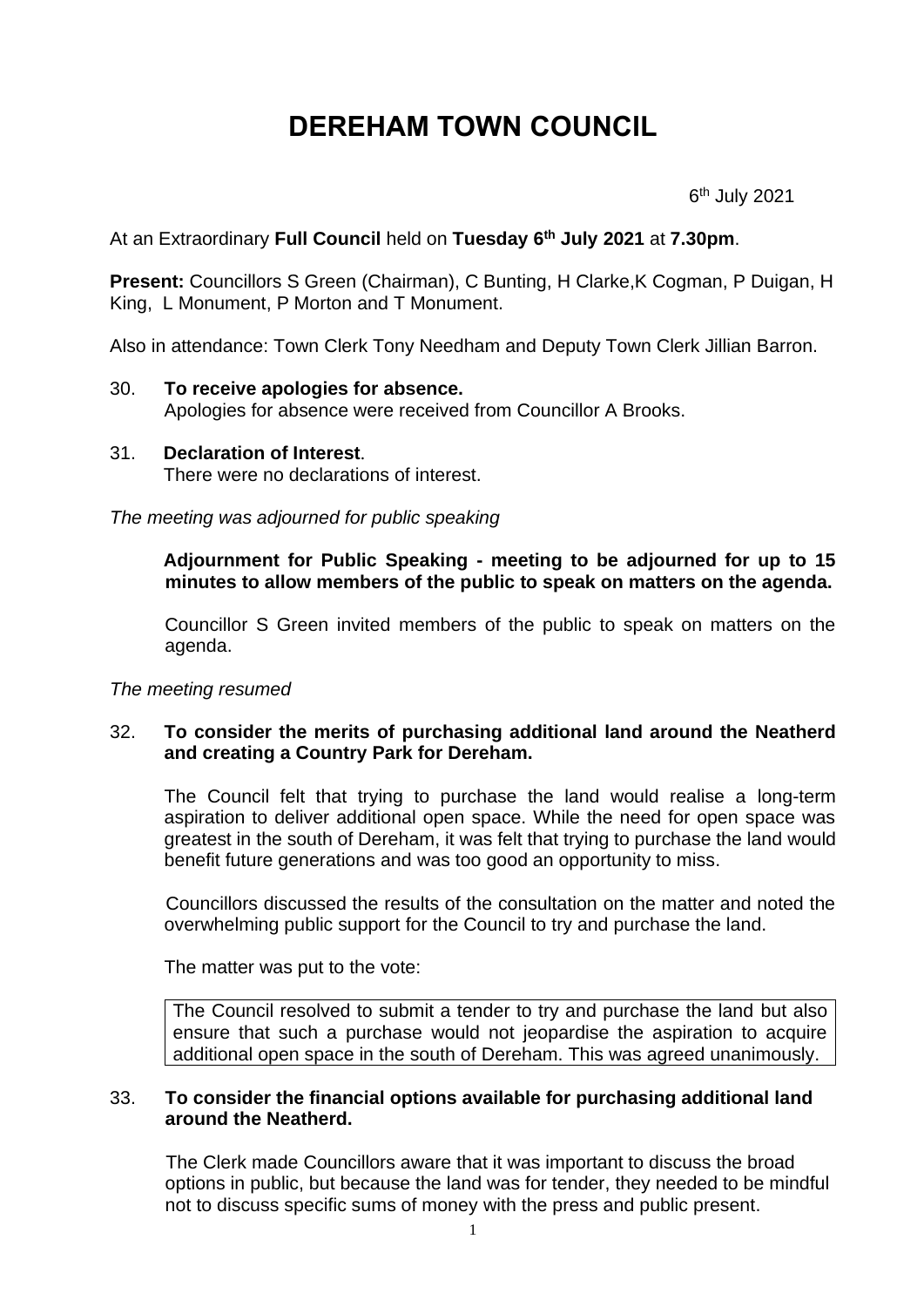Three options to consider.

- 1) Take out a loan over 50 years this would add £3 a year to a band D council tax bill i.e. a 2% increase in Council Tax in 2022.
- 2) Pool funds allocated to other projects this would mean other projects would not be delivered.
- 3) Combination of pooling and borrowing.

Councillors discussed the options, it was felt that Option 2 would place too greater risk on the possibility of acquiring additional open space, particularly for sport and play in the south of Dereham. It was felt that Option 1 was attractive as the future is unknown and it would be better to borrow more now, as it may not be possible to borrow in the future. Option 3 was also attractive as it would reduce the cost of borrowing and reduce the need to increase council tax, but may require high levels of borrowing later on.

The options were put to the vote and

It was resolved that Options 1 and 3 would be considered in more detail when the financial details could be discussed in closed session. Option 2 would not be considered as it would jeopardise the aspiration for additional open space in the south of Dereham.

### 34. **To consider seeking approval from the Secretary of State for Housing Communities and Local Government to apply for a PWLB loan over 50 years in order to purchase additional land around the Neatherd.**

It was resolved that the Town Council would seek approval from the Secretary of State for Housing Communities and Local Government to apply for a PWLB loan over 50 years in order to purchase additional 55 acres of land around the Neatherd.

### 35. **Exclusion of Press and public.**

Proposed by Councillor S Green, seconded by Councillor P Morton it was agreed to pass a resolution to exclude the Press and Public from the meeting on the grounds that the Business to be transacted is confidential and publicity would be prejudicial to the public interest.

### 36. **To consider in detail the financial options for purchasing additional land around the Neatherd, and consider any tender bid**.

Councillors considered the likely current agricultural value of the land along with any potential hope value or long-term investment value. Councillors considered the value the public would place on the land as demonstrated through the public consultation. It was felt that the land would provide benefit for generations to come and this would be reflected in the value the Town Council would pay for the land.

Councillors considered the financial risks of any bid particularly with regards to increases in Council tax and the ongoing maintenance of the land.